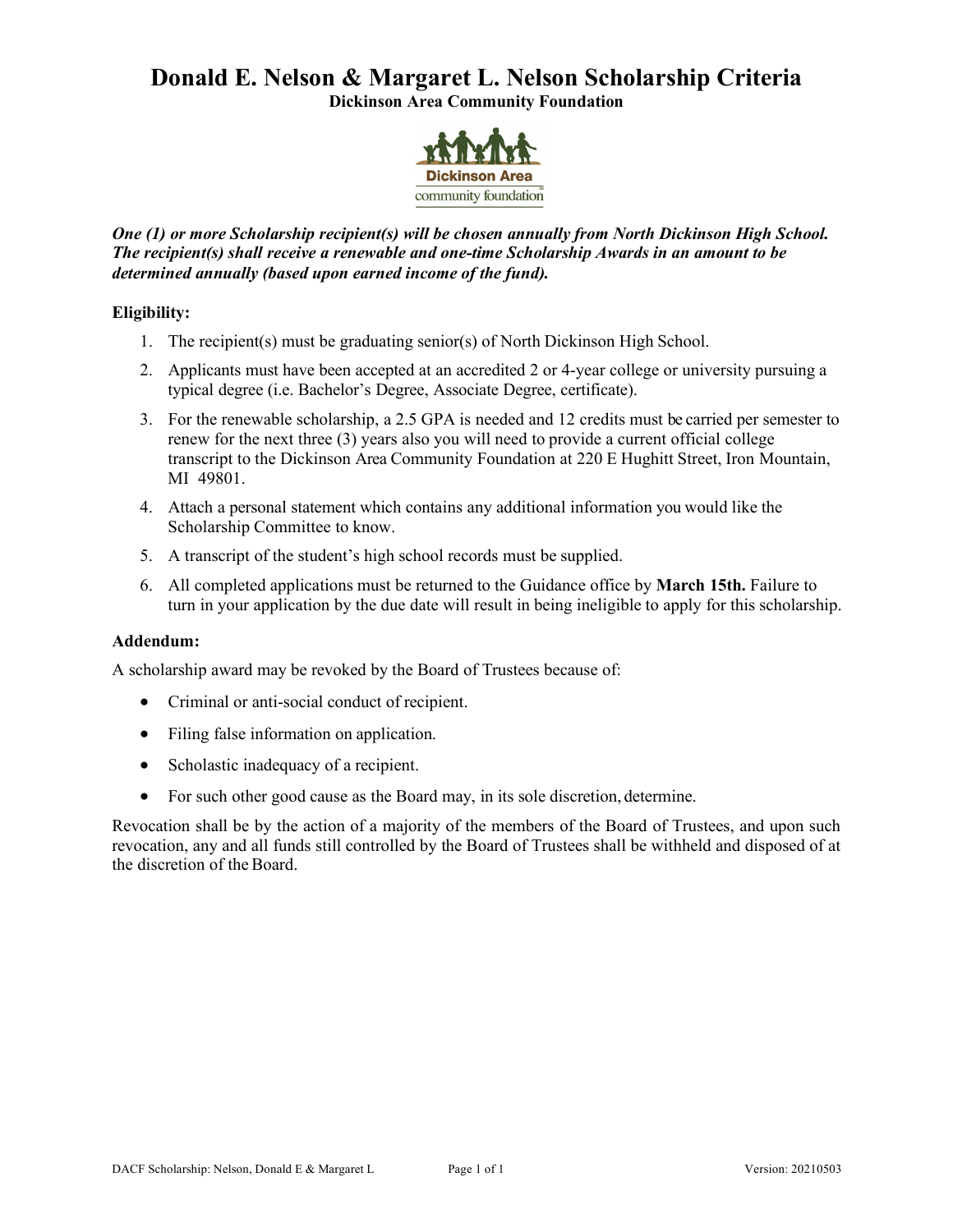

## *Donald E. Nelson & Margaret L. Nelson Scholarship*

**Dickinson Area Community Foundation Completed applications must be submitted by March 15th**

| Date                                                                                                                                                                             |  |  |
|----------------------------------------------------------------------------------------------------------------------------------------------------------------------------------|--|--|
| <b>Full Name</b>                                                                                                                                                                 |  |  |
| <b>Street Address</b>                                                                                                                                                            |  |  |
| <b>City ST ZIP Code</b>                                                                                                                                                          |  |  |
| <b>Home Phone</b>                                                                                                                                                                |  |  |
| <b>E-Mail (Required)</b>                                                                                                                                                         |  |  |
| <b>High School Attended</b>                                                                                                                                                      |  |  |
| <b>GPA</b>                                                                                                                                                                       |  |  |
| In what extra-curricular & community service activities did you participate in? (includes<br>activities outside of school)                                                       |  |  |
|                                                                                                                                                                                  |  |  |
| Did you work during the school year? No<br>If yes, how many hours/week                                                                                                           |  |  |
| Name of college or university you plan to attend:                                                                                                                                |  |  |
| Have you applied for admission?                                                                                                                                                  |  |  |
| Have you been accepted?                                                                                                                                                          |  |  |
| Intended field of study:                                                                                                                                                         |  |  |
| Have you applied for other scholarships?                                                                                                                                         |  |  |
| Have you been granted a scholarship? If so, name of scholarship & amount:                                                                                                        |  |  |
|                                                                                                                                                                                  |  |  |
| Please include the following with the application:                                                                                                                               |  |  |
| Attach a personal statement which contains any additional information you would like the<br>1.<br>Scholarship Committee to know.<br>Transcript of your high school records<br>2. |  |  |
| <b>Application Deadline</b>                                                                                                                                                      |  |  |
| All applications need to be submitted to the guidance counselor's office by March 15 <sup>th</sup> .                                                                             |  |  |